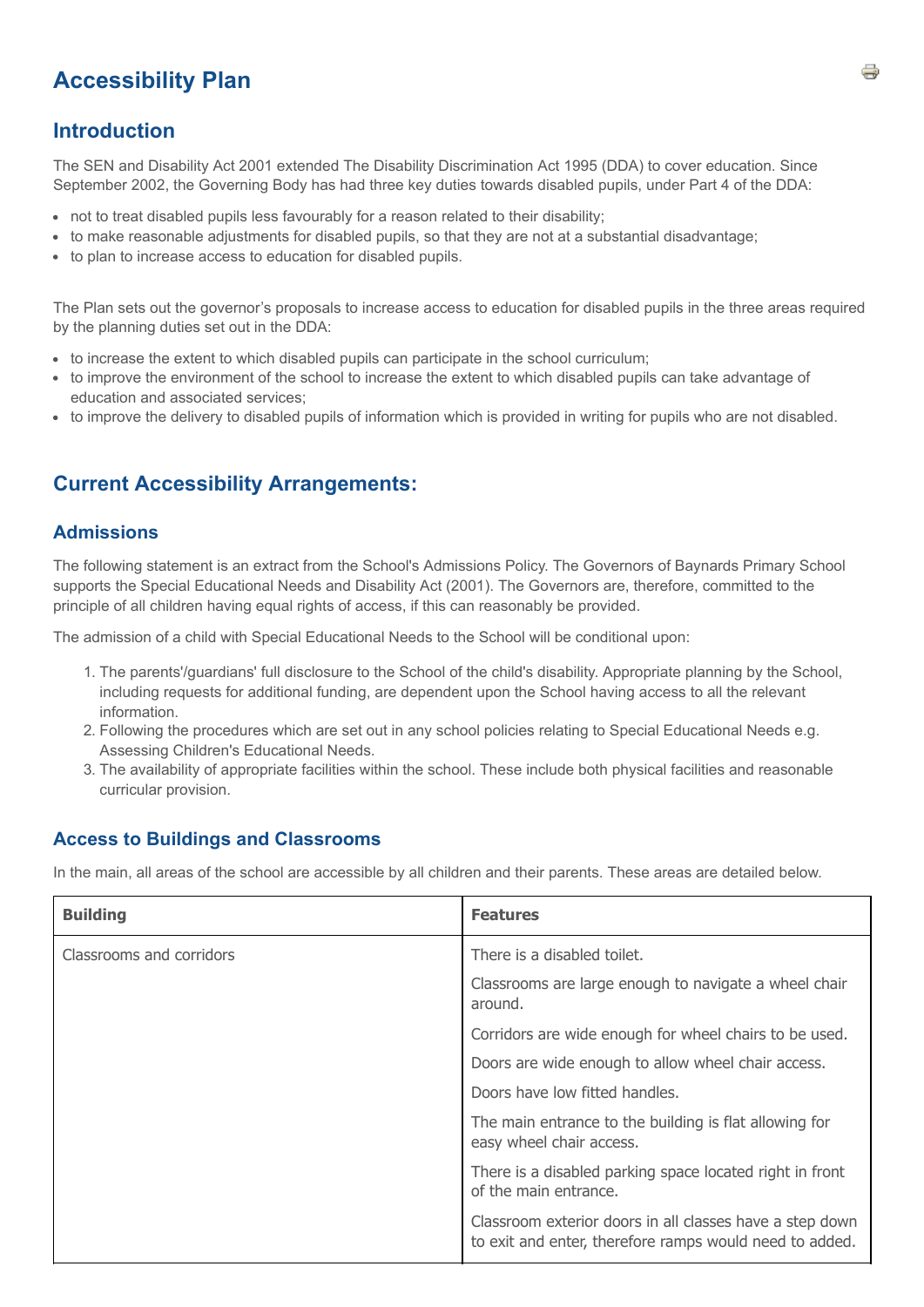| Hall                  | Main entrances are flat allowing for easy wheel chair<br>access. The exterior doors in the hall have a step down<br>to the outside playground. |  |
|-----------------------|------------------------------------------------------------------------------------------------------------------------------------------------|--|
|                       | Access to Kitchen Servery is clear and suitable for wheel<br>chair bound pupils using the right hand side doors only.                          |  |
| Playground            | Available for all pupils. Access is available without the<br>need to use steps, if exiting from the class 3 and 4<br>cloakroom doors.          |  |
| Field Area            | Available for all pupils.                                                                                                                      |  |
| <b>Entrance Paths</b> | All clear of steps allowing easy access for all pupils and<br>parents.                                                                         |  |

#### **Evacuation Procedures**

The schools Fire and Evacuation Drill lays down basic procedures for the safe efficient evacuation of the school buildings.

These procedures will be adapted to meet the specific needs of an individual. Such procedures will be discussed with the pupil and parents and will be set out in the 'One Page Profile' for the pupil found in each child's tray.

#### **Curriculum Access: Teaching, Learning and Assessment**

Our aim is that pupils with disabilities should as far as possible have access to a full and broad curriculum, similar to that followed by their peers.

Access to the curriculum is a key issue for consideration at the stage of admission, transition within the school or when a disability develops. The One Page Profile for the pupil will address the issue, which will therefore be kept under constant review.

Advice is sought from the appropriate agencies. Support can come in a variety of formats through the school's staged intervention strategy.

- Input from specialist (external) teachers
- Technological enhancements induction loops, ICT
- Adaptation of teaching materials

Furniture, seating arrangements and the classroom used can be altered to facilitate access and learning. However, the location of specialist equipment may preclude some possibilities.

In conjunction with the School's SENCO, teachers will assess a pupil's need for support with assessment procedures. This will include both internal assessment procedures and external assessment such as those associated with National Tests or national qualifications.

The school's policy on Teaching and Learning incorporates advice for teachers on supporting disabled pupils. The school has an on-going program of staff development related to meeting the needs of different learners. More information can be found in the 'Schools Offer'.

### **Information for Pupils and Parents**

Parents are routinely involved in reviewing provision for their child. The child will also be involved depending on their ability and willingness to participate.

Large print format materials are available when required.

If either pupils or parents have difficulty accessing information normally provided in writing by the school such as handouts, newsletters, homework etc, then the school will be happy to consider alternative forms of provision.

At Baynards we believe that children with disabilities are a potentially vulnerable group who can be disadvantaged if policies, procedures and practices within the school do not take account of, and seek to remove , barriers which could deny them the educational opportunities available to other children.